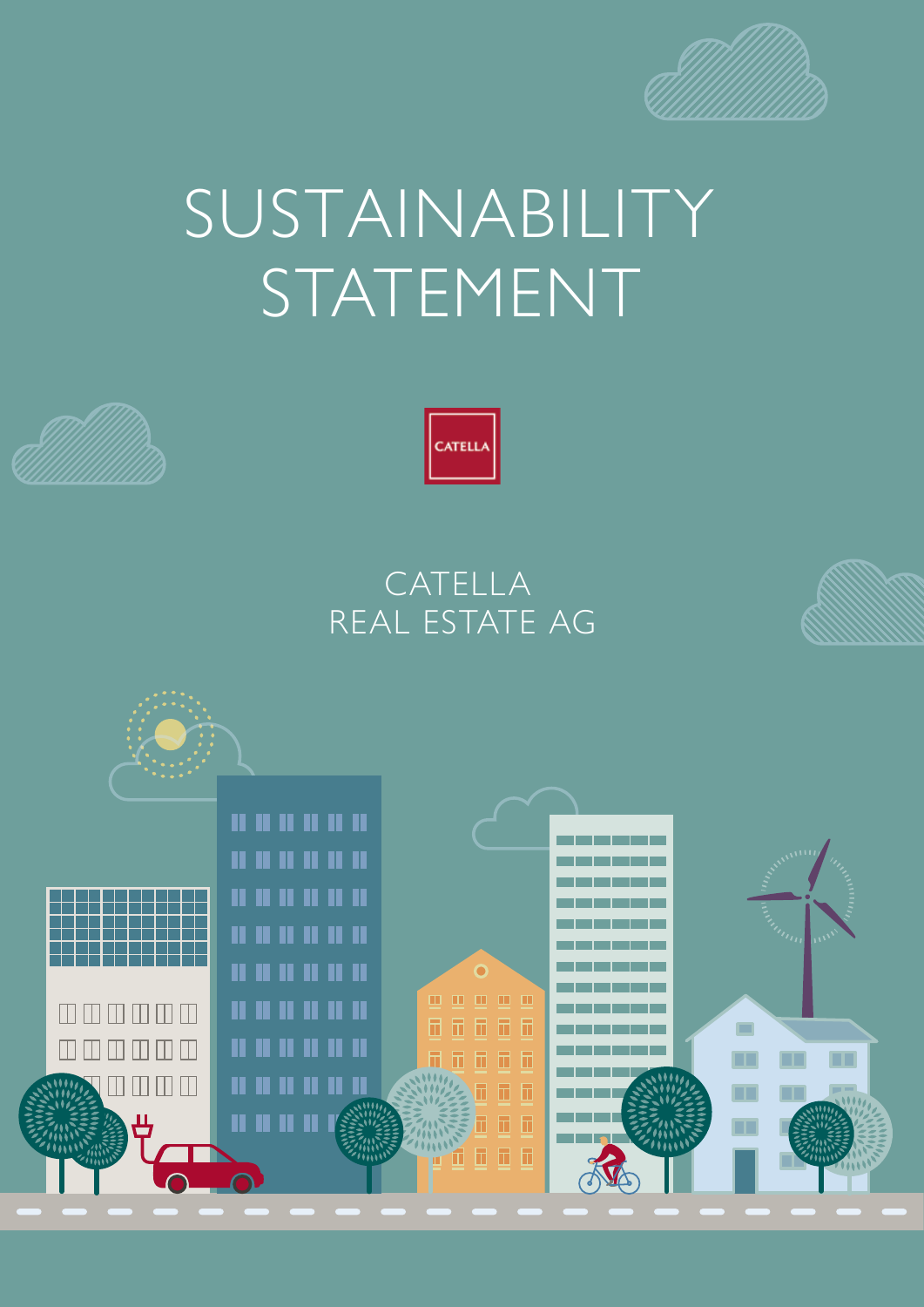Published in November 2020 Updated in March 2022

APPLYING CREAG'S RESPONSIBLE ACTION TO HELP SHAPE PERMANENTLY SUSTAINABLE ENVIRONMENTAL, ECONOMIC AND SOCIAL DEVELOPMENT!





omaa 0000  $\Pi$   $\Pi$ 



As a real estate investment management company, we are conscious of the responsibility to the environment and society. As a company we have set ourselves the objective of making a positive contribution to permanently sustainable environmental, economic

and social development. We set out to achieve this goal by implementing sustainability activities from all three pillars of sustainability at the company level and also by integrating ecological and/or social criteria in selected real estate investment solutions.

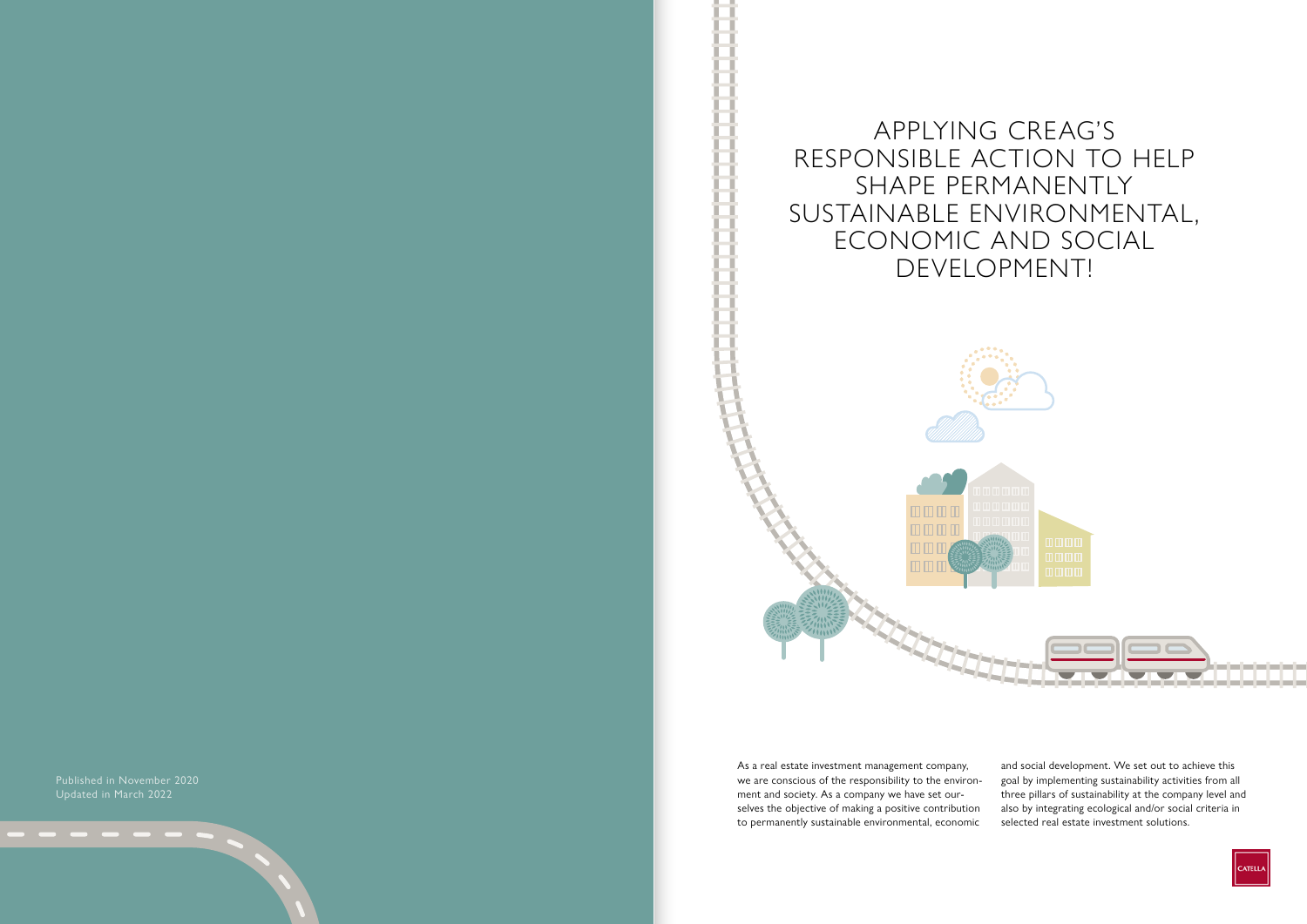

# <u>nan pan pan pan pan</u> FFR FFR FFR FFR

han han han

# RESPONSIBILITY OF THE REAL ESTATE INDUSTRY

AS ONE OF THE MOST IMPORTANT ECONOMIC SECTORS, THE REAL ESTATE INDUSTRY HAS A HUGE IMPACT ON ENVIRONMENTAL, ECONOMIC AND SOCIAL FACTORS. THAT IS WHY WE HAVE THE OPPORTUNITY, AS A REAL ESTATE INVESTOR AND PORTFOLIO MANAGER , TO EXERT A POSITIVE INFLUENCE ON PERMANENTLY SUSTAINABLE ENVIRONMENTAL, ECONOMIC AND SOCIAL DEVELOPMENT.

Housing is a fundamental human need and the basis for personal privacy at home. Spending up to 90% of time every day in enclosed spaces means that real estate shapes our day-to-day life – as a place to live and a place to work. $3$ 



The real estate industry in Germany accounted for over EUR 619 billion, equivalent to a 20% share of total gross value added in 2020. Some 3.3 million employees worked across Germany in this sector – accounting for around 10% of the total workforce.2





[1 Cf. German Environment Agency, https://www.umweltbundesamt.de/themen/klima-energie/energiesparen/energiesparende-gebaeude#eigentuemer,](https://www.umweltbundesamt.de/themen/klima-energie/energiesparen/energiesparende-gebaeude#eigentuemer) 2 Cf. ZIA German Property Federation, https://zia-deutschland.de/project/bedeutung-de [last accessed: 24.01.2022](https://www.umweltbundesamt.de/themen/klima-energie/energiesparen/energiesparende-gebaeude#eigentuemer) **19.20 and Consumer Protection (BMUV)**, https://www.bmuv. and Consumer Protection (BMUV), https://www.bmuv.

## ECONOMIC

## SOCIAL

- 
- [de/themen/gesundheit-chemikalien/gesundheit/innenraumluft, last accessed: 24.01.2022](https://www.bmuv.de/themen/gesundheit-chemikalien/gesundheit/innenraumluft)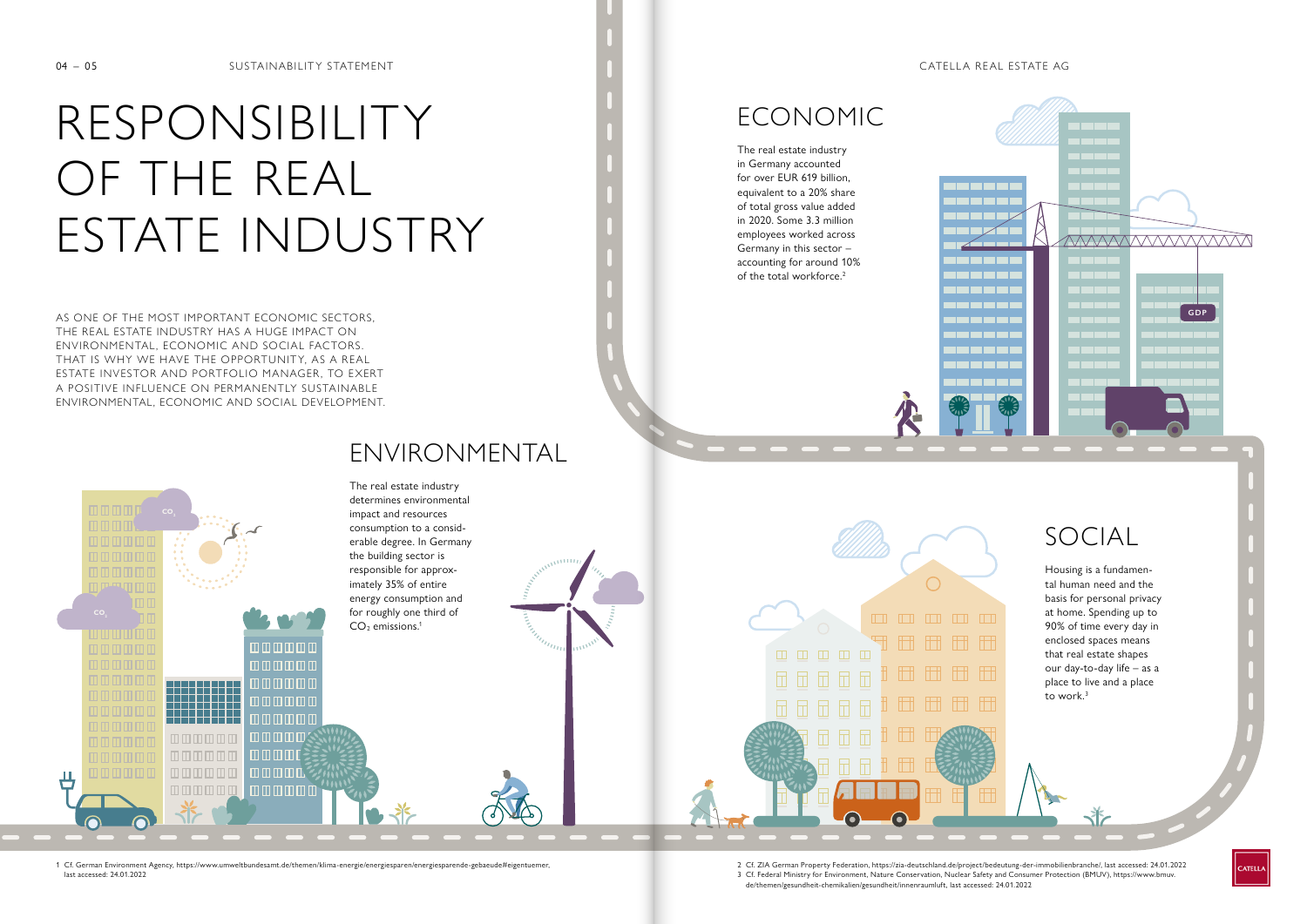## OUR RESPONSIBILITY





AS AN ACTOR IN THE FINANCE AND REAL ESTATE INDUSTRY, WE HAVE A RESPONSIBILITY TO OUR STAKE-HOLDERS AND THEIR INTERESTS. TO LIVE UP TO THIS RESPONSIBILITY, WE SET OUT TO BE GUIDED IN OUR DAY-TO-DAY ACTIVITIES BY OUR LOYALTY TO OUR STAKE-HOLDER GROUPS.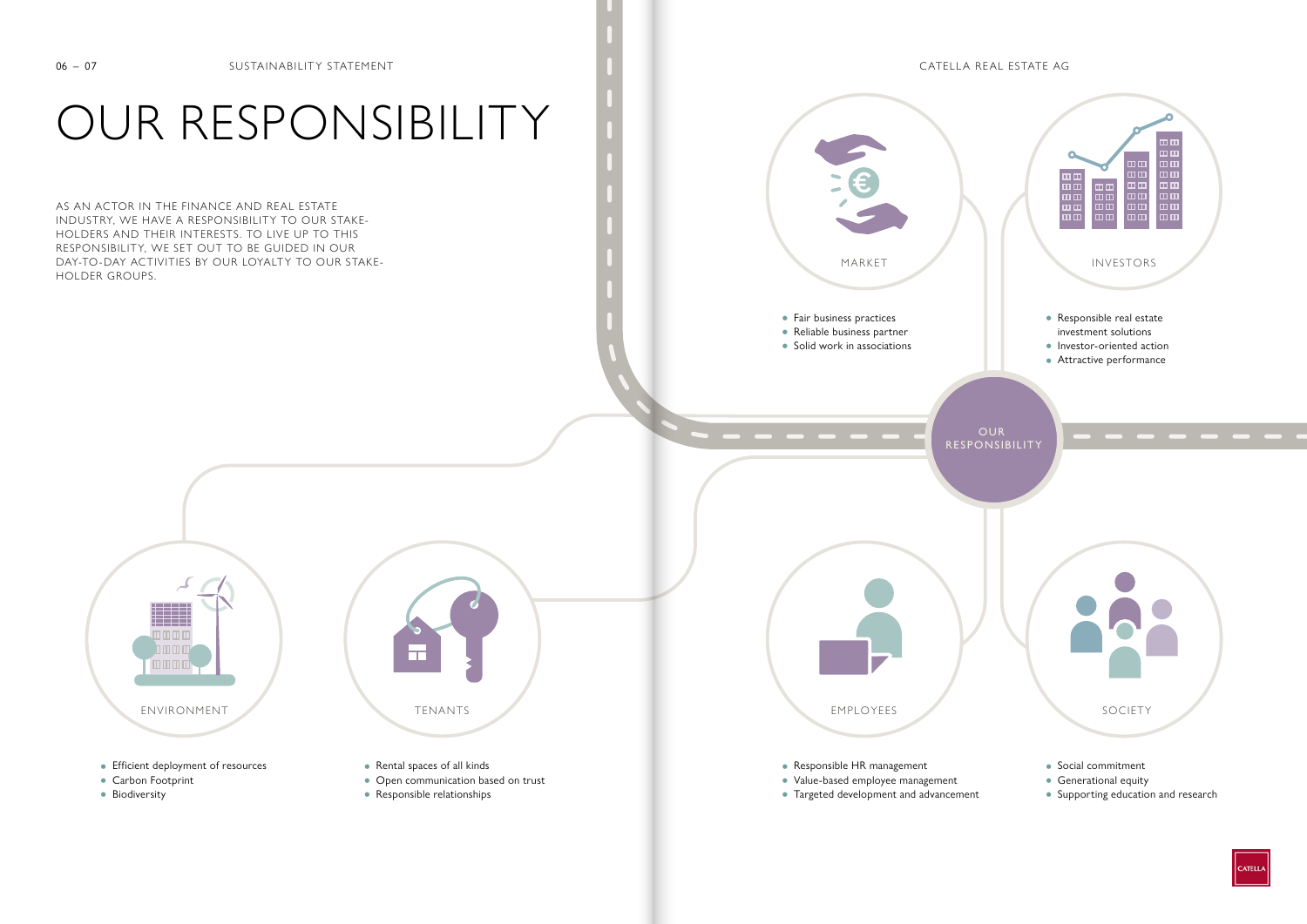# OUR UNDER-STANDING OF SUSTAINABILITY

For us sustainability in the real estate industry means much more than simply "green building". Catella Real Estate AG pursues a holistic approach integrating the three pillars – environment, economic and social.

Responsible action is embedded in our corporate culture and the integration of ecological and/or social

"Sustainability is a cornerstone of our corporate culture. With our holistic approach we make a positive contribution to sustainable development of the environment, economy and society."

岺

- **•** A permanent sustainable environmental, economic and social development
- **•** A holistic approach including enviromental, economic and social aspects
- **•** A global challenge
- **•** A cornerstone of our corporate culture

## WHAT DO WE UNDERSTAND BY SUSTAINABILITY?

## HOW DO WE IMPLEMENT SUSTAINABILITY?

**•** By aligning our sustainability goals and activities

- on the SDGs
	-
	-

**•** By implementing sustainability activities from all three pillars of sustainability – environment, economic and social – at the company level **•** By integrating ecological and/or social criteria in selected real estate investment solutions



## WHAT DOES SUSTAINABILITY ACHIEVE?

- **•** A sense of responsibility for society and environment
- **•** Value-based corporate management
- **•** Transparency for all stakeholders
- **•** Identifying potential

criteria is an important element in selected real estate investment solutions. Through this comprehensive integration, we are living up to our responsibility and want to make a positive contribution to the sustainable development of the environment, economy and society.

DR. NICOLE BRAUN *Head of Sustainability at CREAG*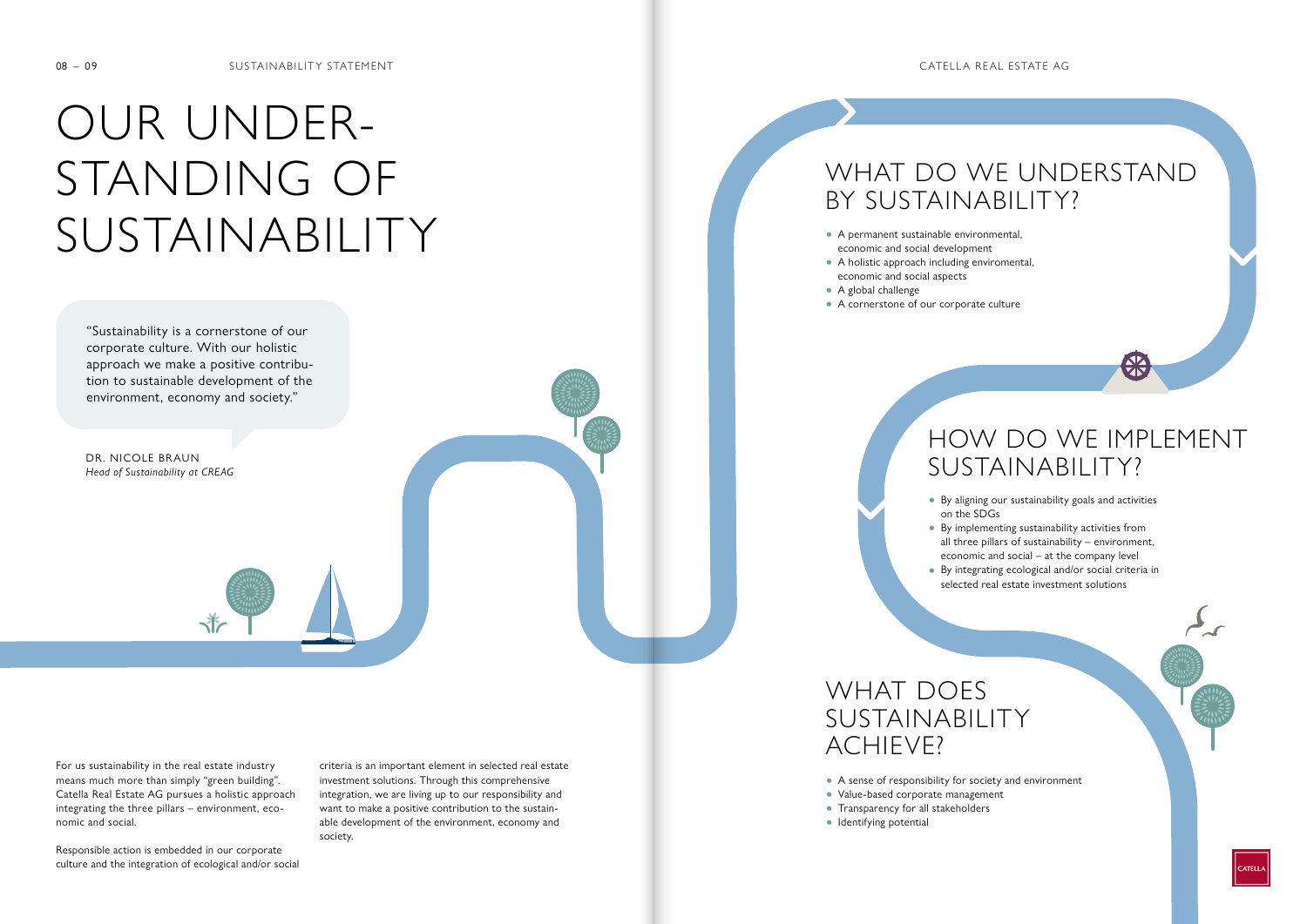



# THE FIVE FIELDS OF OUR RESPONSIBLE ACTION

WE WANT TO LIVE UP TO OUR HOLISTIC UNDER-STANDING OF RESPONSIBILITY AND SUSTAINABILITY IN A CREDIBLE FASHION. TO THIS END, WE HAVE DERIVED FIVE OVERARCHING FIELDS FOR OUR RESPONSIBLE ACTION.

1. RESPONSIBLE CORPOR ATE MANAGEMENT:

We manage our company in line with the principles of integrity and respect. Sustainability and taking responsibility are part of our management philosophy and our corporate culture.

2. RESPONSIBLE REAL ESTATE INVESTMENT SOLUTIONS:

We offer our customers individual real estate investment solutions and accompany them on the path to a responsible shaped future.

3. RESPONSIBLE HR MANAGEMENT:

We offer our employees an attractive, secure workplace where they feel comfortable. So they can enjoy their work and give it their all.

THE FIVE FIELDS OF OUR RESPONSIBLE ACTION HELP US TO DRIVE FORWARD OUR SUSTAIN-ABILITY ACTIVITIES IN A TARGETED AND COOR-DINATED MANNER IN ORDER TO REALIZE OUR VISION:

**APPLYING CREAG'S RESPONSIBLE ACTION TO HELP SHAPE PERMANENTLY SUSTAINABLE ENVIRONMENTAL, ECONOMIC AND SOCIAL DEVELOPMENT!**



### 4. ENVIRONMENT AND RESOURCE MANAGEMENT:

We want to handle our resources efficiently and are committed to protecting the environment.

5. SOCIAL COMMITMENT:

We regard ourselves as part of society and actively pursue its interests.

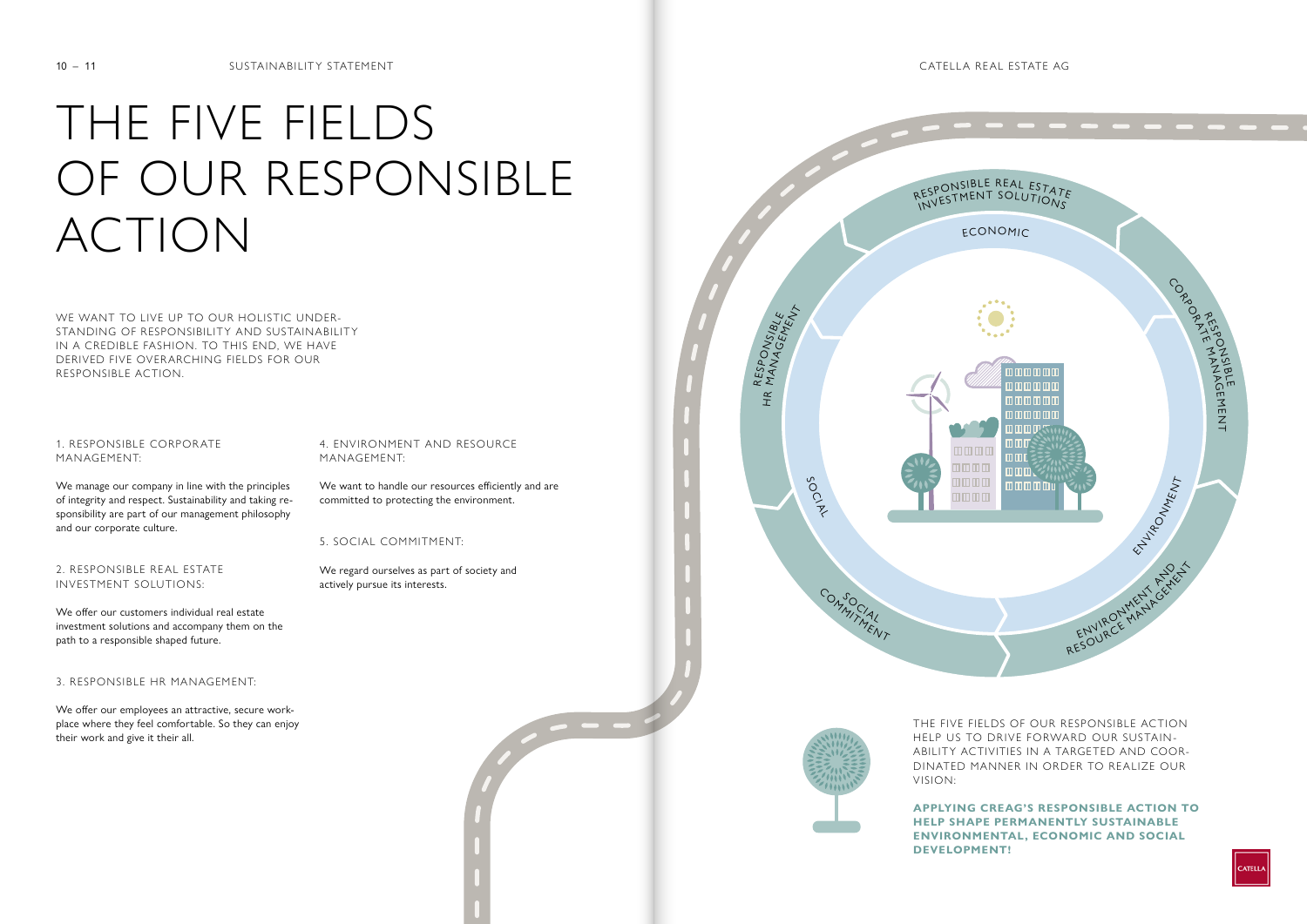## BOARD OF MANAGEMENT

## SUSTAINABILITY ACTIVITIES

| RISK MANAGEMENT | ETC.      |
|-----------------|-----------|
| MARKET          | EMPLOYEES |
| ENVIRONMENT     | SOCIETY   |
|                 |           |
|                 |           |







WITH THIS STATEMENT, CREAG COMMITS ITSELF, AS A REAL ESTATE INVESTMENT MANAGEMENT COMPANY, TO PLAY AN ACTIVE ROLE IN THE SPECIALLY DERIVED FIVE FIELDS OF RESPONSIBLE ACTION.

# OUR PROMISE IS OUR COMMITMENT

THE RESPONSIBILITY FOR IMPLEMENTING THE GOALS LIES WITH THE BOARD OF MANAGEMENT, WHILE IT IS THE DEPART-MENTS OF OUR COMPANY THAT ENABLE THEM TO BE PUT INTO EFFECT AT THE OPERATING LEVEL.

THIS IS HOW WE WANT TO MAKE A POSI-TIVE CONTRIBUTION TO PERMANENTLY SUSTAINABLE DEVELOPMENT AND TO GENER ATE LONG-TERM ADDED VALUE FOR SOCIETY, OUR INVESTORS AND BUSINESS PARTNERS AS WELL AS FOR TENANTS, EMPLOYEES AND THE ENVIRONMENT.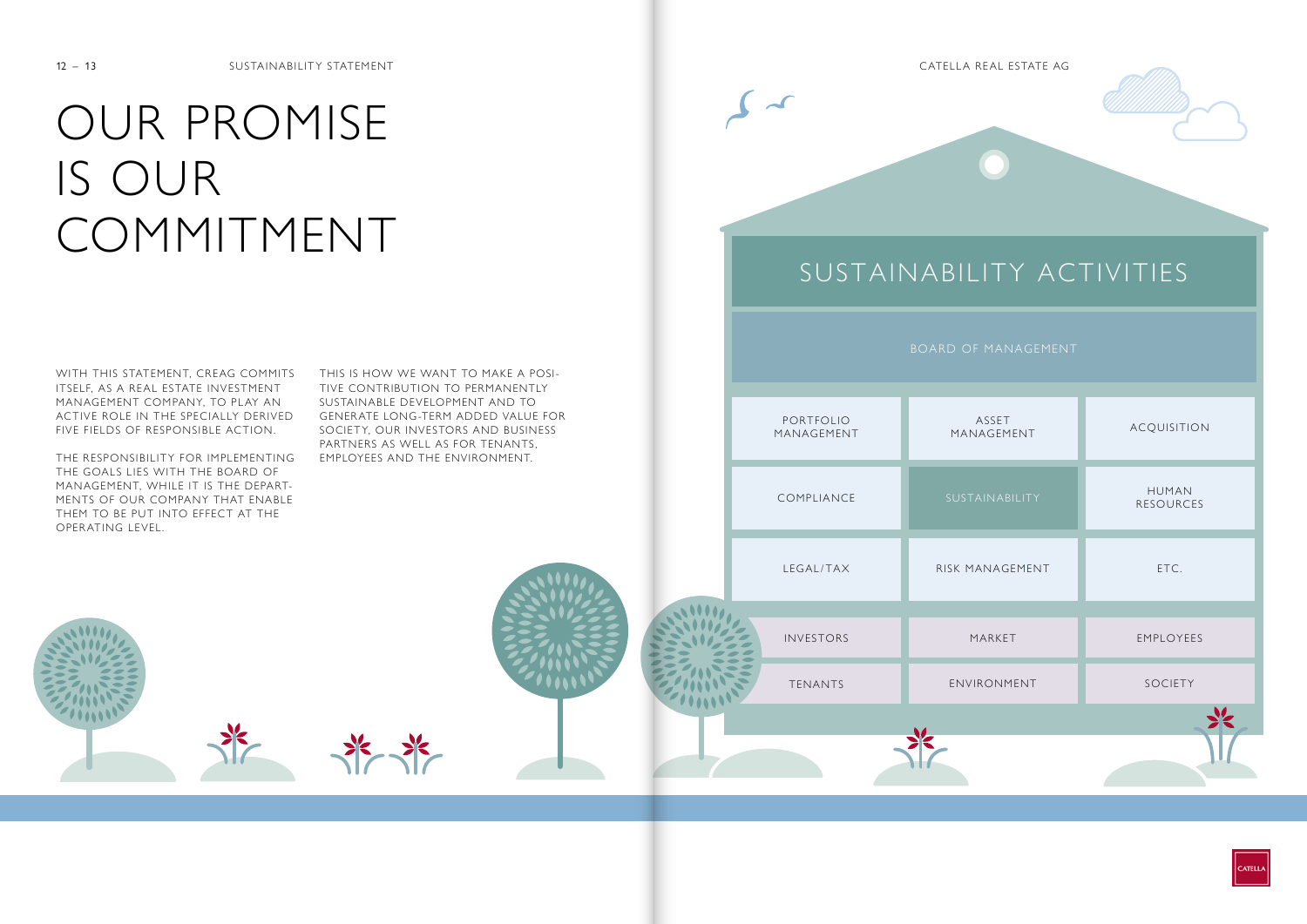

Catella Real Estate AG Alter Hof 5 80331 Munich, Germany www.catella.com/en/germany/propertyfunds-germany/property-funds

Telephone: +49 89 1891665-0 Fax: +49 89 1891665-466

nachhaltigkeit@catella-investment.com

This presentation is a marketing document. It is intended solely for information purposes and does not constitute investment advice or an investment recommendation and is not a solicitation of an offer or a solicitation to buy or sell investment products. The information is not suitable for establishing the basis for a concrete investment decision. It contains no legal or tax advice. By providing the information, no contractual connection or any other liability is established in respect of the recipient or third parties.

Unless otherwise indicated, the information contained in this presentation is based on research and calculations conducted by Catella Real Estate AG ("CREAG") and on publicly accessible sources that are believed to be reliable, but where no guarantee can be given that they are correct, up to date and complete. No liability is assumed as to whether properties described in the presentation are acquired for portfolios of CREAG.

Any statements in this presentation that do not constitute historical facts are expectations, estimates or forecasts. This means that, by their nature, they may differ significantly from the actual results in the future. Although this presentation has been prepared with meticulous care, no liability is assumed as to whether the information and assessments are correct, complete, reliable, accurate or reasonable. This applies in particular to legal or tax components in the presentation. Moreover, no liability is assumed as to whether the sustainability goals described in the text or illustrations in this presentation will actually be achieved.

Fund units of a CREAG fund can be acquired solely on the basis of the respective investment conditions in connection with the relevant valid sales documents. The legal relationship between the investor and CREAG is based solely on the relevant investment conditions that are currently valid, the relevant sales prospectus that is currently valid and the relevant key investor Information document that is currently valid as well as the most recent annual and half-year report (for mutual funds). For mutual funds, the relevant sales prospectus that is currently valid and the relevant key investor information document that is currently valid can be downloaded from https://www.catella.com/en/germany/property-funds-germany/ property-funds/our-funds/public-funds, while for mutual and special funds printed versions in German can be requested free of charge from Catella Real Estate AG, Alter Hof 5, 80331 Munich.

The reproduction or subsequent use of this presentation or of the specific information it contains requires the prior written consent of CREAG.